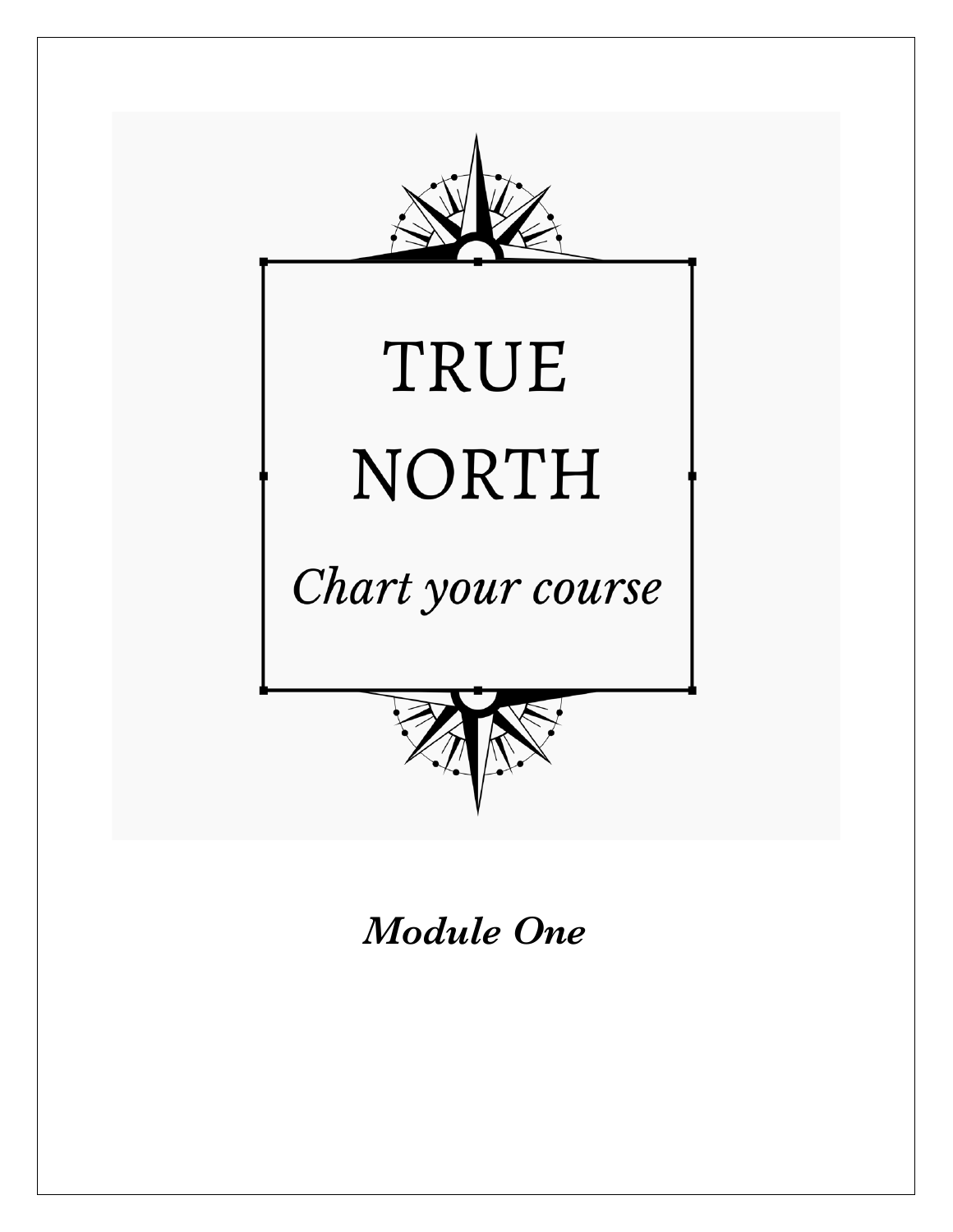# *Navigation Model 1*

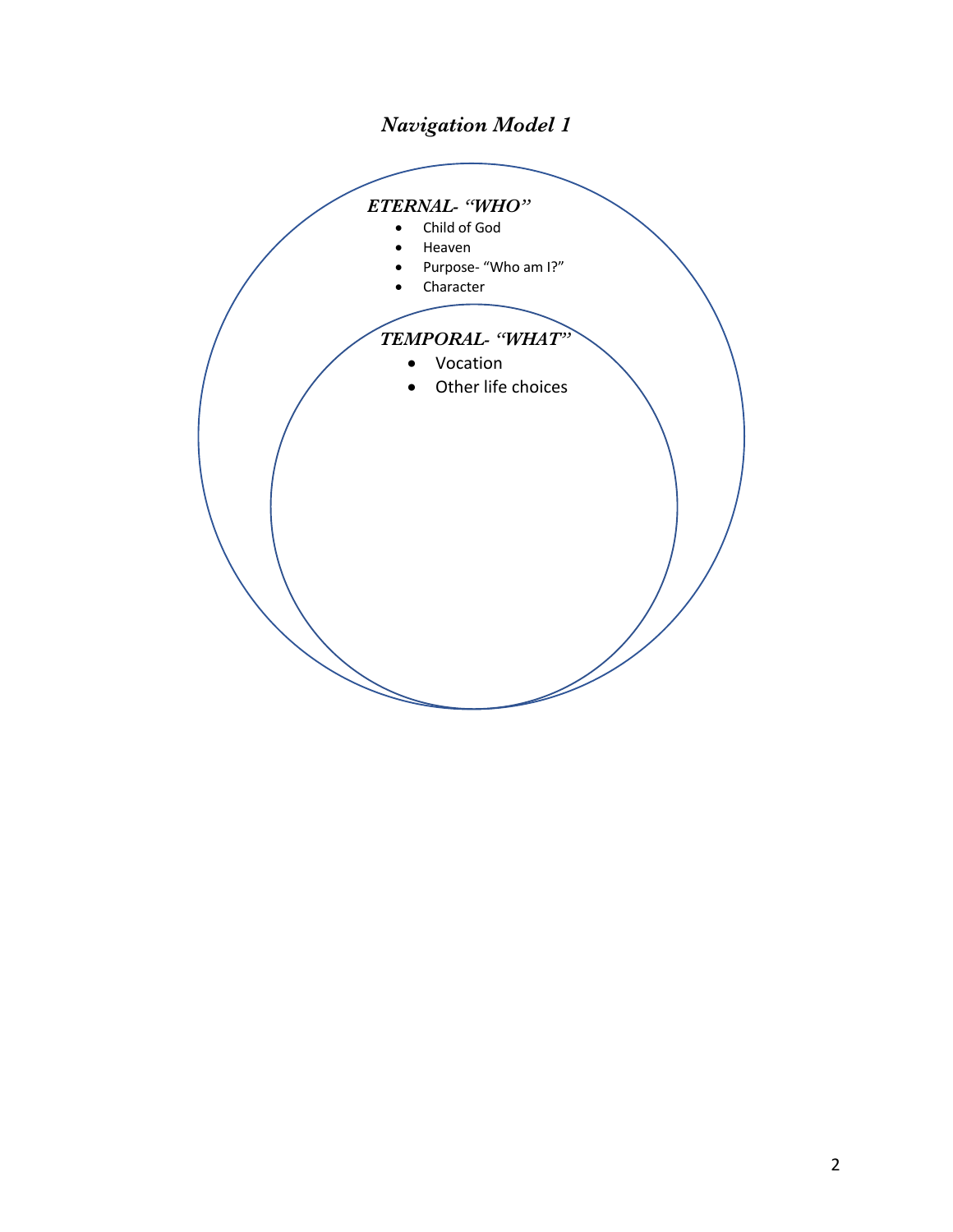

Module Learning Objectives:

- The Navigation Model that prioritizes the Eternal over the Temporal
- Three societal expectations to rid yourself of now
- What you're responsible for and what you're not
- How to expand your circle of control
- Set an achievable goal for the Course



*Video 1*

Learning points:

- The Navigation Model that clears up confusion
- Focusing on WHO rather than WHAT
- Why vocation and career are *less* important than you think

#### *Welcome*

It is so good to be with you! I am thrilled that you're choosing to invest in yourself and your future with me. As we embark, I encourage you not just to consume the course, but to DO the course. Right now, I'm asking you to put away your phone where you cannot see it, close all internet browsers, and give your brain the treat of focusing on just one thing. Grab a cup of coffee and a pen and paper if you're old school like me, or take notes in whatever way floats your boat.

If you want to get the most out of this course, and I know you do, do every worksheet and invest yourself in each one. So often it's easy to think "I know this already," or "I've heard this before," but to make the most progress, I ask you to approach with childlike curiosity. Ask, "what can I learn from this? What can I learn from this?" An attitude of openness is how God will be able to pour new wisdom and understanding into your soul, and how you'll be able to gain a new perspective. Isaiah 43:19 reads, "See, I am doing a new thing! Do you not perceive it? I am making paths in the wilderness and streams in the wasteland." God wants to do a new thing in you. When you invest in this course, you'll gain a new skill set to make every future decision with peace. You just have to show up with your best self and full attention, and good things WILL grow.

In this video, we'll discuss:

- The Navigation Model that both clears up confusion and flips societal expectations upside down
- Focusing on WHO rather than WHAT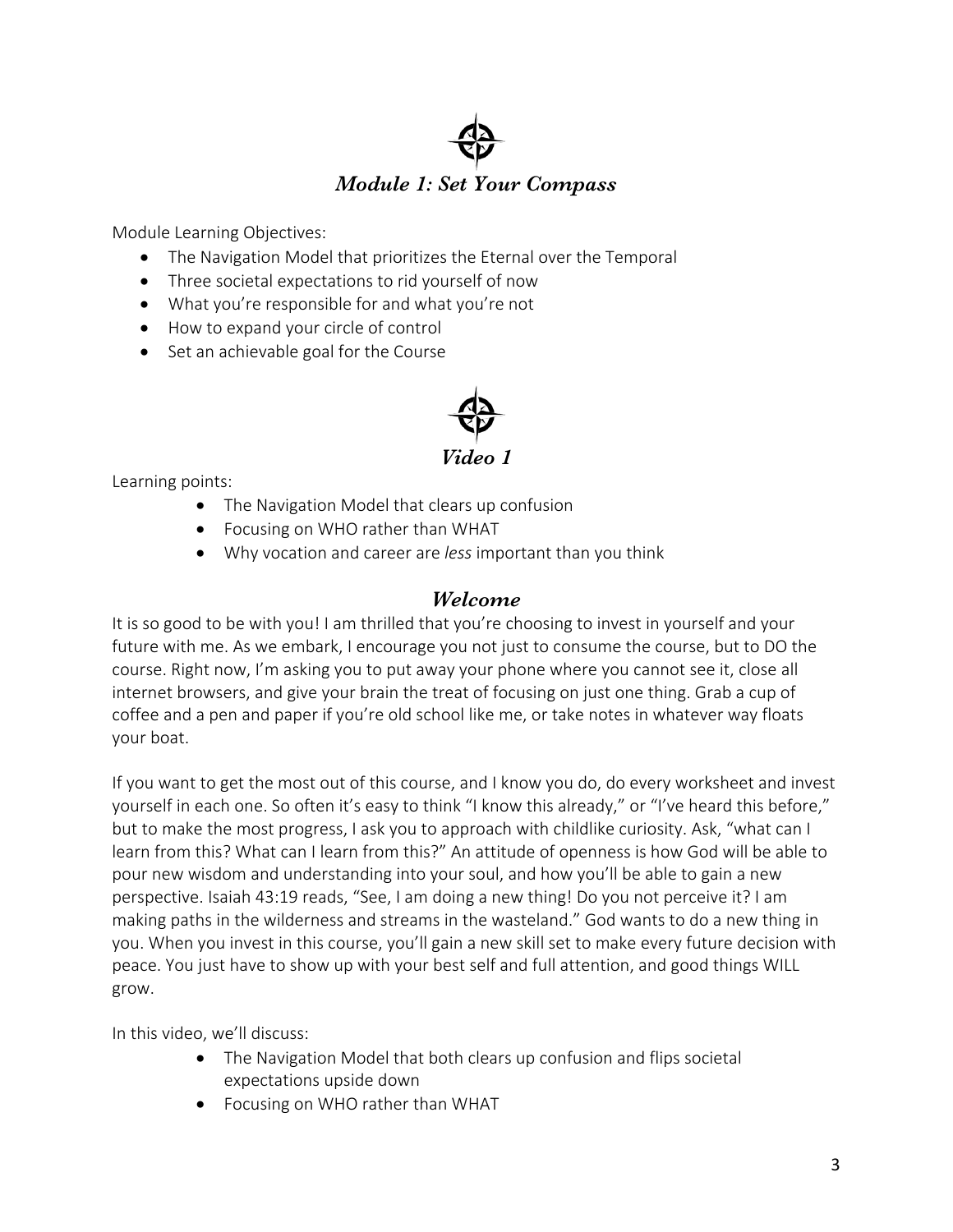• Why vocation and job choices are less important than you think

Let's start with the Navigation Model that will set up how we are going to think and talk about discernment for the rest of the course.

# *Navigation Model 1*

These are the two aspects of making choices: Temporal, or things that take place in time and have a beginning and an end, and Eternal, which are things that exist outside of time and have no end.

- Temporal is WHAT YOU DO in this life- your vocation and every other life choice, for example job, moving, education, and daily decisions.
- Eternal is WHO YOU ARE: your identity, your character, and your heavenly destiny.
- Temporal choices last for this life or for a portion of this life before they end. Eternal choices last forever- for example, residing with God in Heaven, forming a strong moral character, and developing a relationship with God.
- The Temporal is informed by the Eternal, and flows from Eternal. Another way to express this is: what you do is informed by who you are. Or, what you do flows from who you are.
- I think of the Eternal being the Tree, while the Temporal is the fruit of the tree.

## *Eternal is Greater than Temporal*

Now with that all in mind, write this down: The Eternal is GREATER THAN the Temporal. The eternal is greater than the temporal.

Here's why: The Catechism of the Catholic Church, paragraph 1700, states this: "The dignity of the human person is rooted in his creation in the image and likeness of God; it is fulfilled in his vocation to divine beatitude." Pause there. The Catechism doesn't say your vocation is marriage or religious life or priesthood or a CEO or a lawyer or a plumber. Your vocation is heaven, seeing God face to face. This is the Eternal aspect of the Navigation model: Your true calling is to your heavenly destiny.

St. Ignatius of Loyola wrote the Spiritual Exercises in which are contained the principles for discernment, honored for centuries by the Church. The Spiritual Exercises begin with Ignatius's declaration of Principle and Foundation. He says, "Man is created to praise, reverence, and serve God our Lord, and by this means to save his soul. And the other things on the face of the earth are created for man and that they may help him in prosecuting the end for which he is created. From this it follows that man is to use them as much as they help him on to his end, and ought to rid himself of them so far as they hinder him as to it."

Essentially what St. Ignatius is writing is that the purpose of *every single thing* in this life is to help us attain Heaven, and if it's not helping us attain Heaven then we should detach ourselves from it.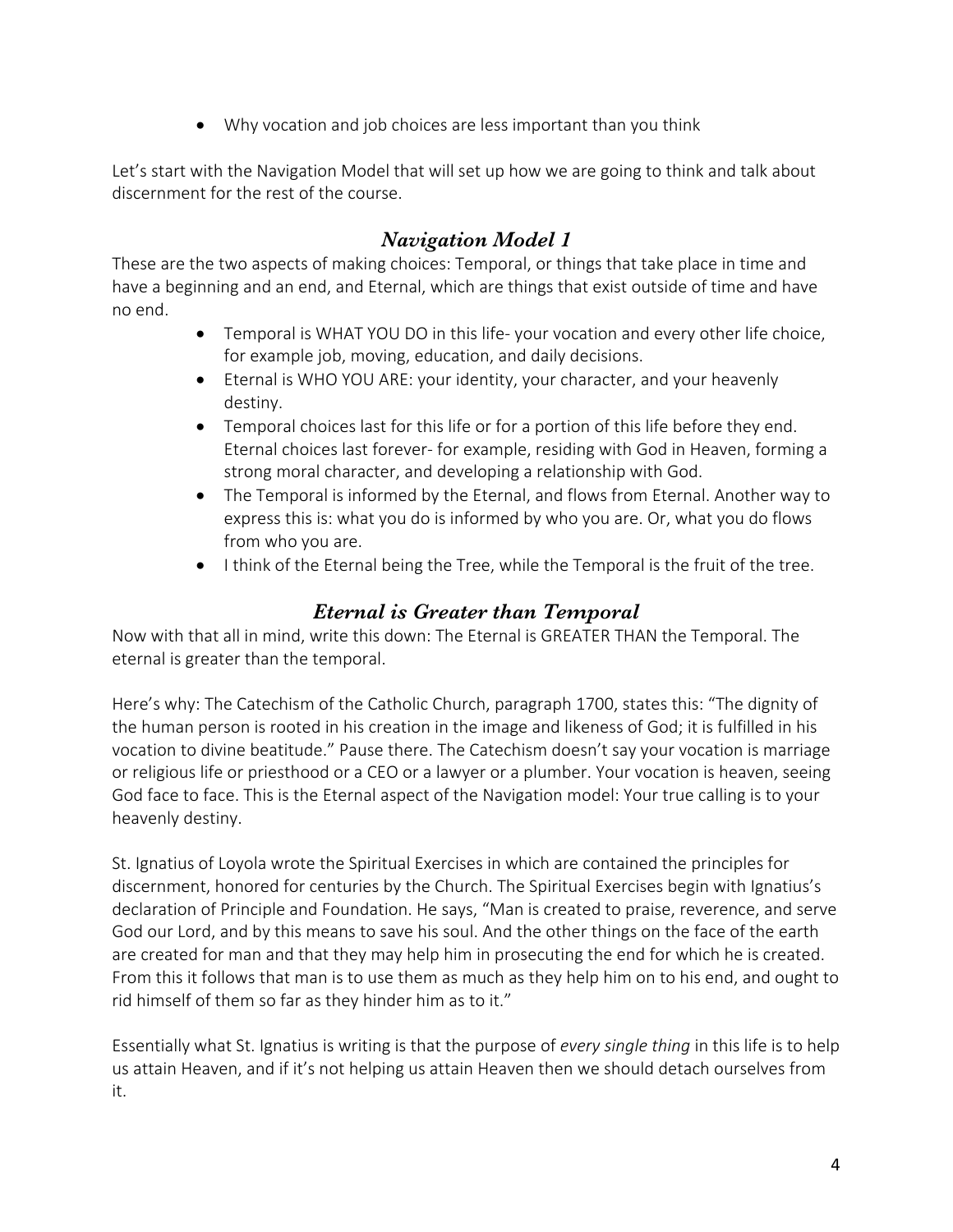He also writes, "In every good election (meaning decision), as far as depends on us, the eye of our intention ought to be simple, only looking at what we are created for, namely, the praise of God our Lord and the salvation of our soul. And so, I ought to choose whatever I do, that it may help me for the end for which I am created, not ordering or bringing the end to the means, but the means to the end."

The end is the Eternal salvation of your soul, the wider circle in the Navigation Model. The Temporal is the means to the end, namely, the inner circle. And so, every Temporal choice, says Ignatius, is well-ordered when your priorities are directed toward Eternity.

#### *Flipping Societal Values and Timelines 1. Worth in Work*

The Navigation Model is completely upside-down from our modern-day values. Let's go through three ways that we have to re-calibrate our thinking to point our internal true north. The first is timelines. Consider how we live in a society that equates our worth with our work and productivity. The first thing someone will ask you when you meet at a party is, "what do you do?" We are conditioned from our earliest days to produce: good grades, getting into a good school, winning the sports event, getting a good job, getting a better job, getting a promotion, etcetera, etcetera, etcetera! If you aren't careful, you can approach seeking vocation and every other life choice the same way, valuing the Temporal over the Eternal. Have you ever thought, "I need to hit this or that milestone by such and such date or I'm a failure. I need to know the plan or else I'll fall behind"? If you have, remembering that the Eternal is greater than the Temporal is incredibly reassuring. The only timeline that matters is God's.

### *2. Itinerary*

Here's another way that this Navigation Model prioritizing the Eternal is reassuring. Have you ever wondered: "What if I choose the 'wrong' thing? What if I step outside of God's one perfect plan? Am I doomed?" That's thinking of the whole purpose of your life in the wrong terms because God's will isn't an itinerary; it's a relationship. We'll speak more on that later. But let's imagine for now that God called you to be a nun and instead you got married. Or that he created you best suited for life as a Carmelite, and you became a Dominican. Even if you do that, your universal call to holiness, to Heaven, remains. God will never stop calling you to himself, to perfect happiness with him in Heaven.

- Your salvation doesn't depend on making the right Temporal choices such as vocation, job, career, etc. Salvation is first of all a free gift from God in which he asks you to respond in love. This act of free will manifests itself when you make good Eternal choices such as morality, prayer life, and virtue. Micah 6:8 says, *"you have been told, O mortal, what is good and what the Lord requires of you: Only to do justice and to love goodness, and to walk humbly with your God."*
- I worked for five years for Carmelite nuns, helping build their mission program. That was a good and wonderful thing, but it was easy to focus on how many people I was recruiting as the measure of my success and the program's success. When I was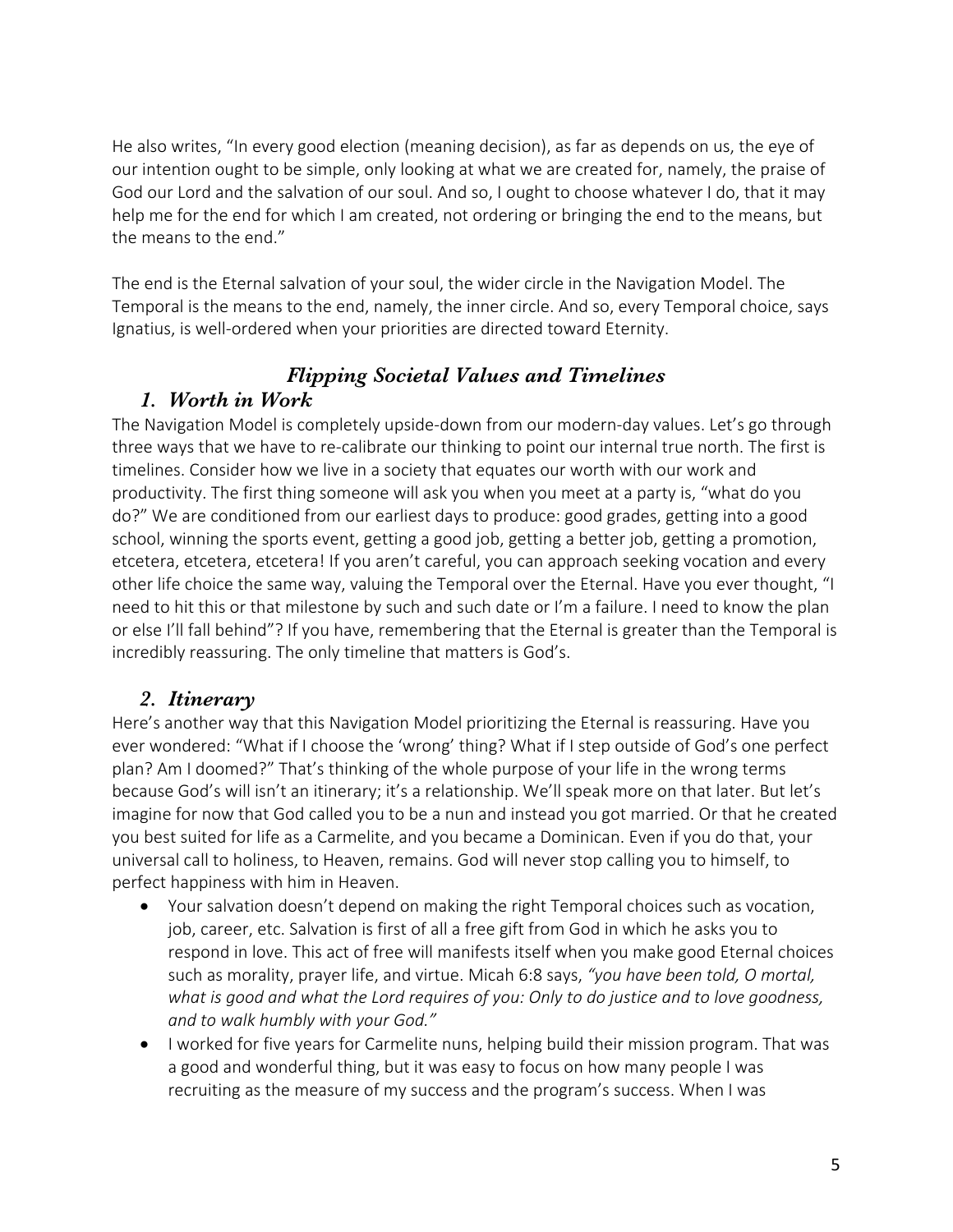discerning religious life, the devil whispered in my ear that if I got this choice wrong, if I chose the wrong order or the wrong vocation, I'd be doomed. The devil loves to take something that's good and twist it into an idol.

• In forty-three episodes of the Called and Caffeinated Podcast and in many, many conversations with people who have changed direction, they all say the same thing. "I'm so glad I went to the convent or monastery or did mission work. Even though I ultimately wasn't called there, I wouldn't trade that experience for the world. It wasn't wasted time; it helped make me into who I am today. It helped make me better." The world will call your prayer time or missionary work a waste because you won't have anything productive to show for it, but the world is wrong. In my own life I can attest to this- I look back at the time I spent in service and discerning religious life, and I can see how that was a beautiful gift to my husband and family, even though I didn't know it at the time. Every good or selfless thing I did before I found my vocation was worthwhile, because it helped form me into the person they need me to be now for them.

### *3. Time*

Other than over-identifying with productivity, another way that our culture gets this model backward is how we spend our time. As a culture, we focus on WHAT rather than WHO in the way that we spend more time trying to please people, and less time trying to please God. How long every day do you spend thinking about your social media following, how to make more money, how to get better grades? How much face time does your phone get with you, and how much face time does God get with you? Grades, social media, phones, notifications- Those things are good, but they are far less important than whether or not we make it to Heaven.

### *Focus on WHO Rather Than WHAT*

So, now that we've exposed the ways that our culture gets it wrong, let's look at a nugget of wisdom that gets it right. It's Today's North Star Quote: Focus on WHO rather than WHAT. A vocation director friend of mine, Paul Krenzelok, said that in one of his talks and that's always stuck with me.

Your vocation and other life choices are the path that get you to your ultimate goal: Heaven. What God wants for you, more than anything, is Heaven. And in Heaven, you see God face to face. That's all. In Heaven it's ALL God.

Now of course, life choices are still important. We were designed for a purpose and as St. Paul says in Romans 8:28, we were "called according to that purpose." There are things we're better suited to than others. There are people we're better suited to marry than others. And much of our course will focus on choosing those better options. But it's so important to start out by putting everything in context of our heavenly calling. As a side benefit, isn't it nice it takes some of the pressure off you?

And that's a wrap for today! Today's worksheet helps you to brainstorm ways to make WHO greater than WHAT in your choices. It's a good one, so hop to it and I'll see you in the next video!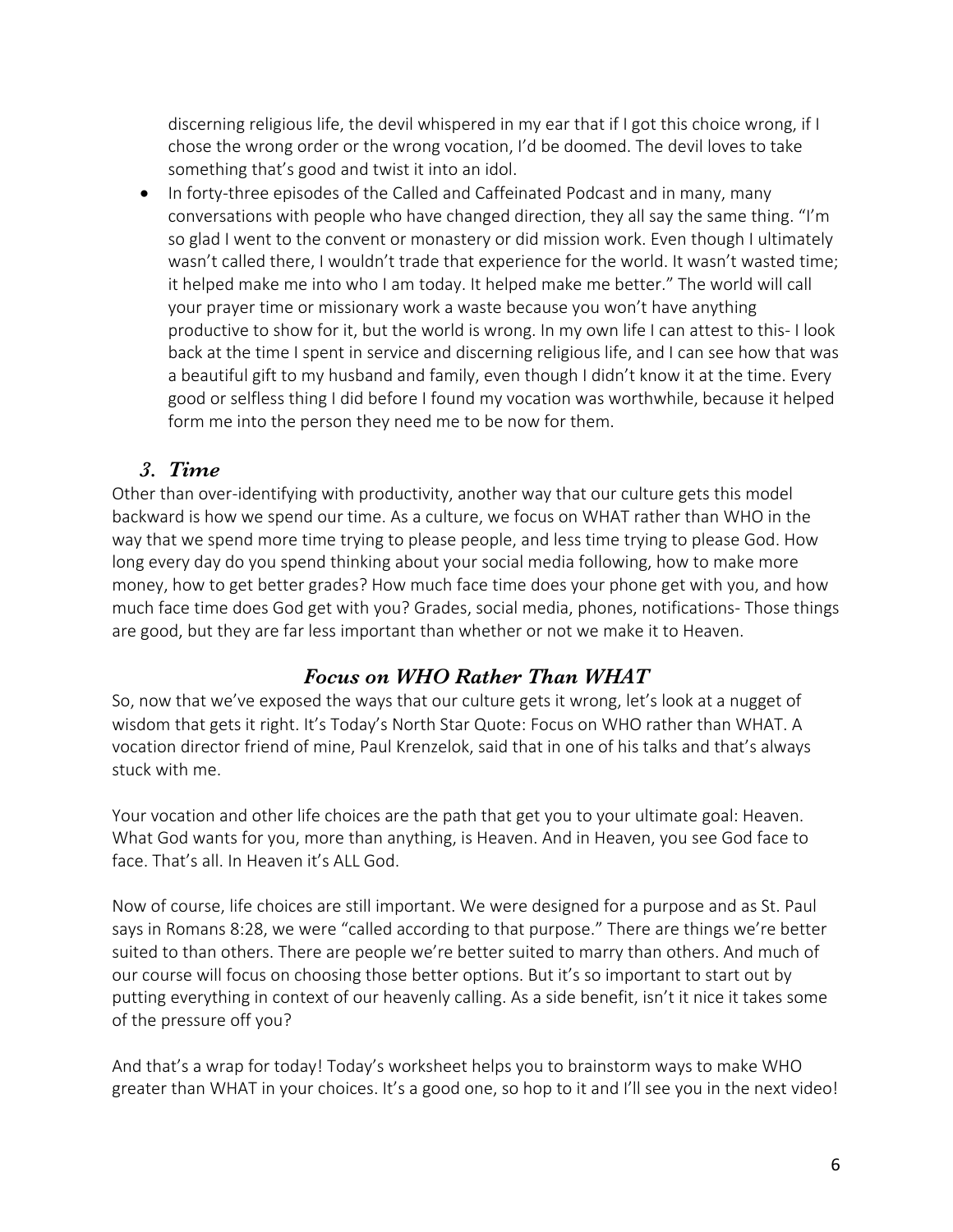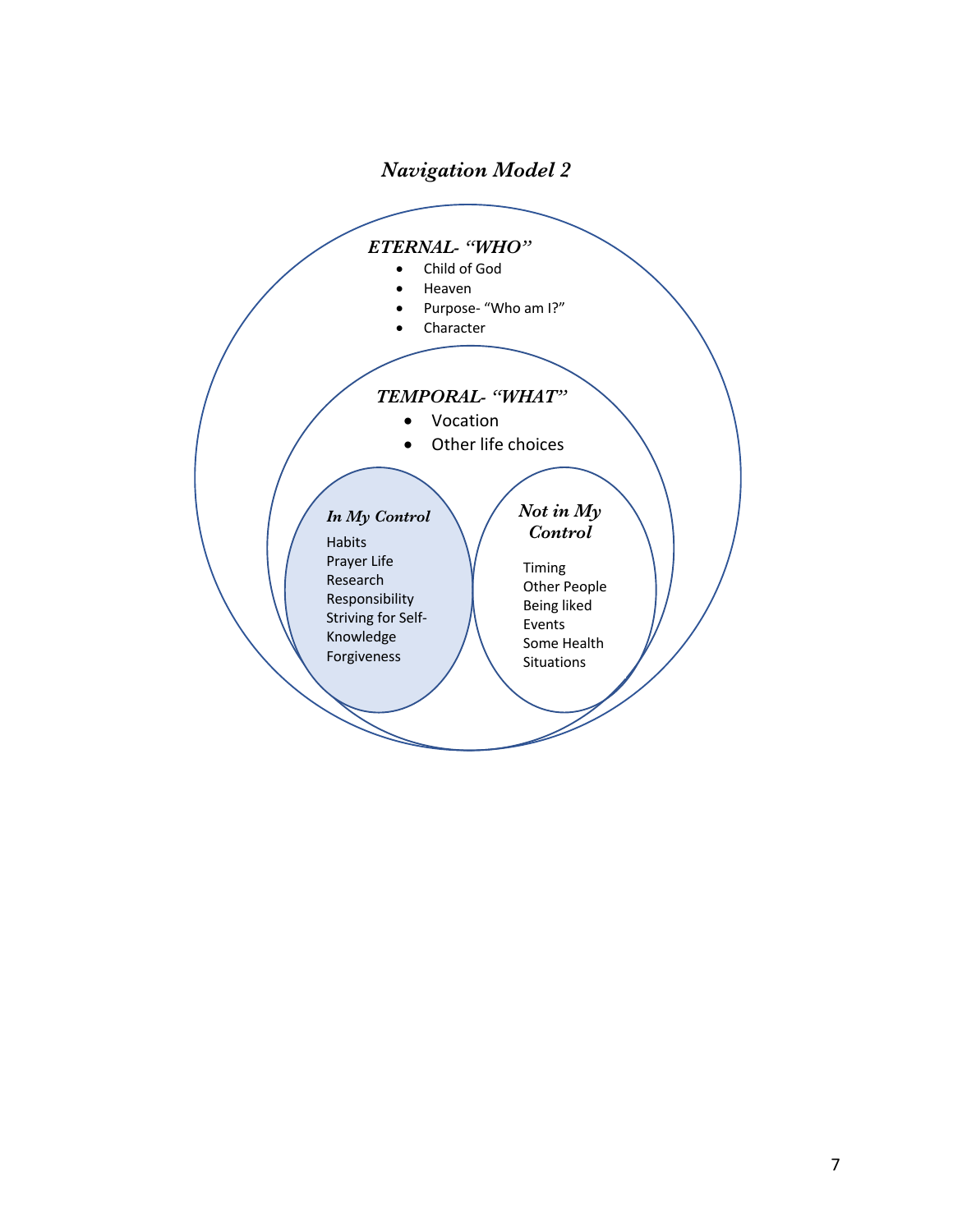

Learning Points:

- What is discernment, really?
- The benefits and necessity of waiting- everyone's least favorite part
- Which areas are out of our control, (and yes, that's a good thing)
- Why we should always be discerning

Welcome back! I can't wait to dive further into our Navigation Model. First though, let's get one thing straight.

### *Clarifying Discernment*

"Discernment" is a word that's going to come up quite a bit in this course and today I have a bone to pick with the typical Catholic understanding of that word. As a cradle Catholic, when I used to hear the word "discernment," it meant one thing to me. It meant a young man or woman who wanted to be a priest, a monk, or a nun. (Where my cradle Catholics at??) I believed discernment was only for the super holy people, the people who practically had the stigmata, the people who appeared super holy. I didn't see myself as worthy to go through that process. I had no knowledge of what that would even entail. Probably, I supposed, discernment would be boring.

So, let's just set the record straight, shall we? I looked up discernment in the Merriam-Webster dictionary, and it means "the ability to judge wisely." I've also heard another definition which is that it means to "sift" or to "sort." Discernment, therefore, is sifting or sorting through the layers of our desires. It's learning to judge which are the most lasting and which are temporary. Discernment doesn't mean figuring out God's will like a trigonometry problem; rather, it means digging deep to discover how God created me and who I am at the deepest level. Let's condense that: Discernment is sifting through the layers of my desires to discover who I was created to be at the deepest level.

Contrary to popular belief, Discernment is also NOT a one-time decision about your vocation. Heck, my husband and I got married and we discovered it raised more questions than it answered. Where should we move? When should we buy a house? When are we called to have another child? What career moves should my husband make? The decisions keep coming! Discernment is a lifelong walk with God, inviting him into EVERY decision of our lives. It's learning to hear his voice and to form our hearts to orient them more and more toward him and his will.

It's always fun to read the writings of someone illustrious and find out they agree with you, isn't it? In this case, Pope Francis agrees with me! In his Exhortation *Christus Vivit* he wrote, *"The word "vocation" can be understood in a broad sense as a calling from God, including the call to life, the call to friendship with him, the call to holiness, and so forth. This is helpful, since it situates our whole life in relation to the God who loves us. It makes us realize that nothing is the*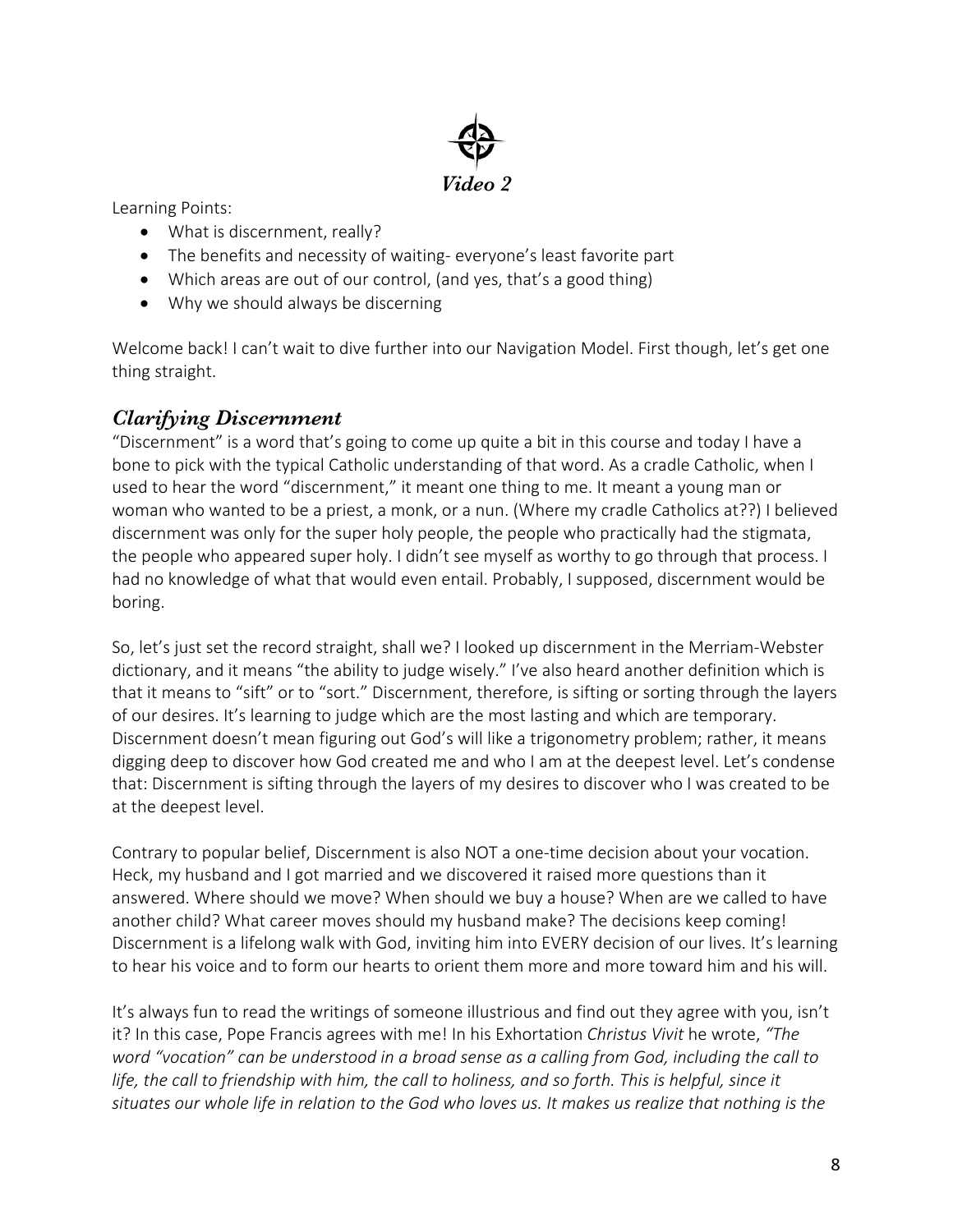*result of pure chance but that everything in our lives can become a way of responding to the Lord, who has a wonderful plan for us."*

I'm glad we got all that out on the table. Discernment is for you, me, and everyone until our dying breath. If you have a pulse and you're human, then you are discerning, as far as I'm concerned.

• I should also make a side note that's obvious but needs to be said: You don't discern choices that are immoral. You don't need to discern with whom to have an affair, or which test to cheat on, or how much to steal. In this entire True North course we are only dealing with morally good choices. And those are the hardest to make, because when you say yes to a good thing you're saying no to another good thing, amen?

### *Becoming Who We Are*

Remember the Navigation Model? Today, we're building on that foundation from the last video. Recall that we established that The Eternal is the tree, and the Temporal is the fruit. The tree produces fruit according to its type: An apple tree produces apples, and a pear tree produces pears.

What does this mean for making decisions? It means you have to know WHO you are in order to know WHAT you want to do. That's easier said than done of course. I would like in so many decisions in my life to just know without having to do the background work of learning who I am and all that hazy stuff. So, we're going to begin to chip away and de-mystify the process of discovering who we are- not just children of God, but also as individuals.

This is hard as young people because we are still discovering ourselves. I'm still a mystery to myself! And in my childhood, teens and 20's I changed rapidly. There's no ending point where you know yourself perfectly.

Allow me to tell you my highest ambition as a five-year-old: I wanted to be a trashman. The reason is because I was homeschooled and at 5 years old I didn't want to do math inside. I wanted to ride around on the back of a truck *with no seat belt*. That would be the greatest conception of freedom I could imagine. When we went to the grocery store I'd hang off the cart, usually with one foot dangling, getting as close as I could to living that dream.

I pretended at age 15, 18, 22, and 25 that I really had myself figured out- that I was "finished." In other words, I thought I knew the tree I was and the kind of fruit I was meant to produce. I wanted the security of an answer. But the reality is that I'm never "finished." But if you've ever tried to grow a tree, you know it takes a long time to grow and even longer to produce fruit.

In every milestone, having the security of an answer is an illusion. As soon as you get an answer about one thing, another question comes up. Having an answer just doesn't have the power to make you happy.

I can see looking back that I wasn't ready at 15, 18, or 20 to know WHAT I was going to do. I had to mature for longer than was comfortable. Waiting can be the worst part of discerning. So, if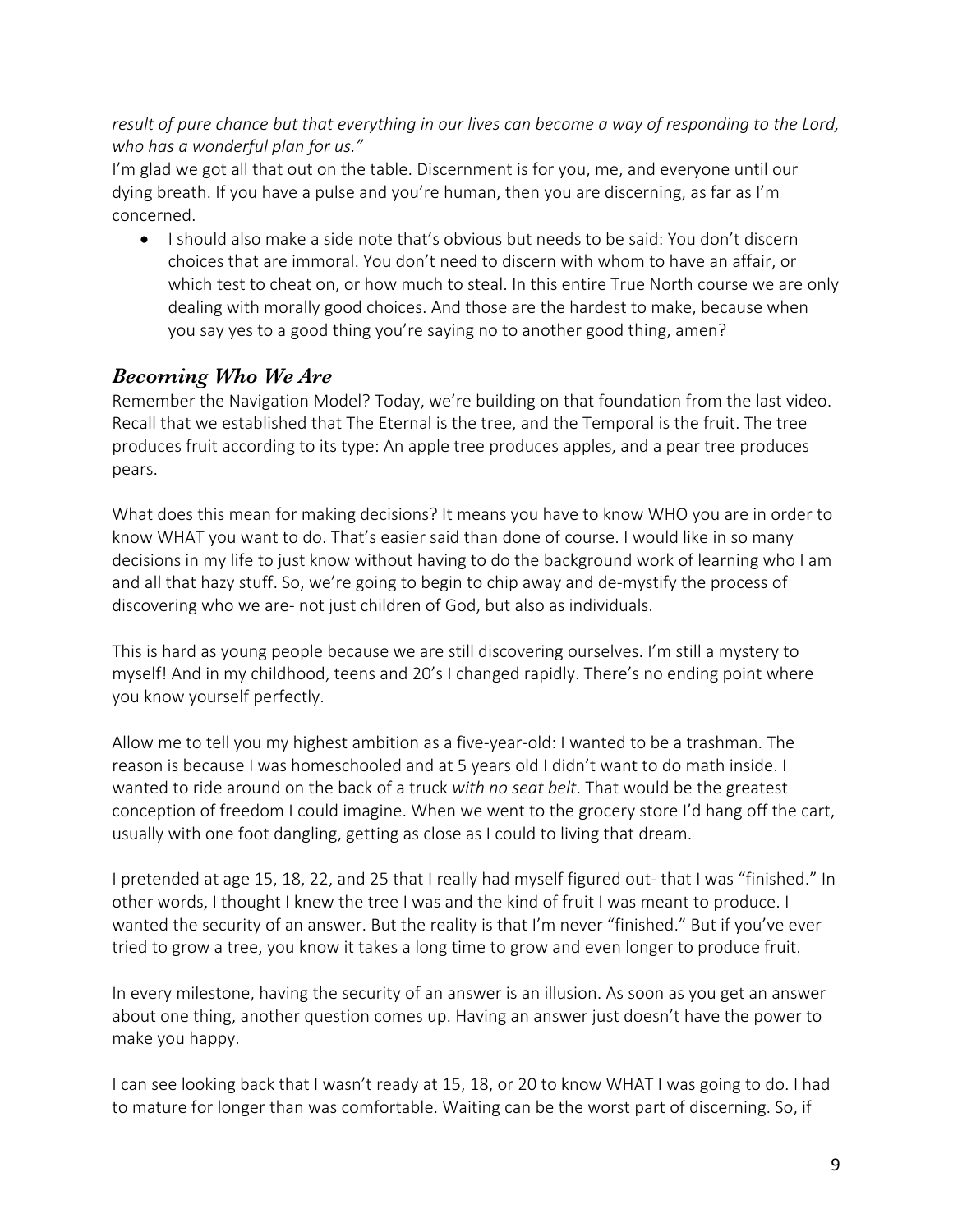you're like me- impatient, tired of waiting, and longing for an answer about your next milestone, enjoy this gem I found written by a Jesuit named Pierre Teilhard de Chardin: *"Above all, trust in the slow work of God. We are quite naturally impatient in everything to reach the end without delay. We should like to skip the intermediate stages. We are impatient of being on the way to something unknown, something new.*

*And yet it is the law of all progress that it is made by passing through some stages of instability and that it may take a very long time.*

*And so I think it is with you; your ideas mature gradually—let them grow, let them shape themselves, without undue haste. Don't try to force them on, as though you could be today what time (that is to say, grace and circumstances acting on your own good will) will make of you tomorrow.*

*Only God could say what this new spirit gradually forming within you will be. Give Our Lord the benefit of believing that his hand is leading you, and accept the anxiety of feeling yourself in suspense and incomplete."*

You may have heard the phrase: "God's timing is not our timing." Thank God it's not! If I had met my husband at age twenty-four, the age I thought I'd be ready to get married, I wouldn't have been ready. We both had growing to do. When we did meet, I appreciated him so much more because I had chased my dreams of being on Broadway and found that they were unfulfilling.

It's been my experience that anything worth doing takes at least twice as long and five times more effort than I anticipate. Allow yourself to be unfinished, and don't burden yourself with trying to control what's not in your department.

### *What's in God's Department?*

Take a look at the Navigation Model to enumerate what you are *not* responsible for. The beauty and the pain of the human condition is that we are not independent creatures; we are interdependent creatures. Some of what we need to flourish is out of our control. It requires cooperation from outside- God, other people, or factors that we do not control.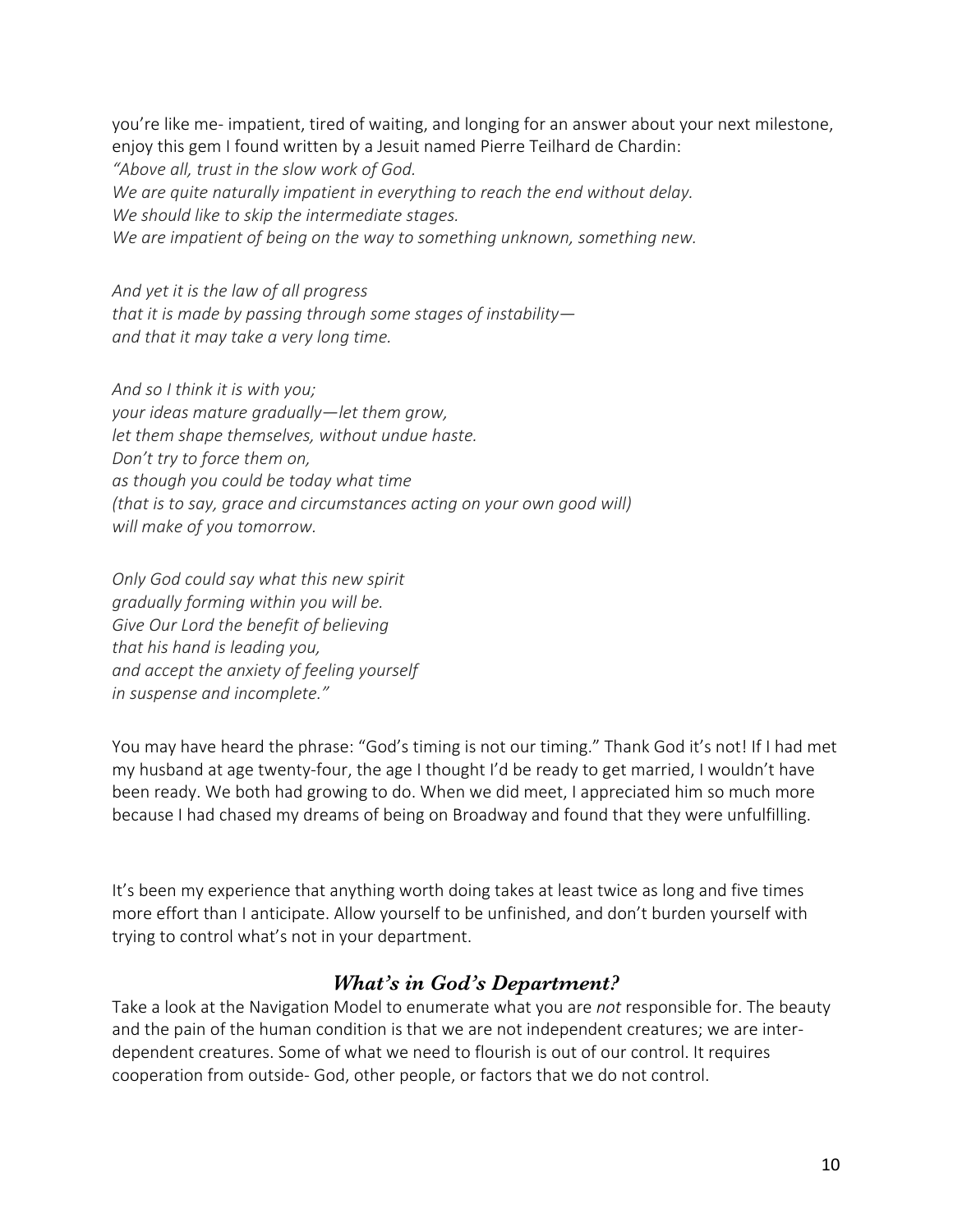Things that are not in your control: Timing, other people, events, whether or not people like you, success, politics, and some health situations. Pause for a moment. Take a look at that list. Read through the items and say them aloud with me: "I am not responsible for the timing of my vocation. I am not responsible for other people. I am not responsible for being liked. I am not responsible for events over which I have no influence. I am not responsible for success. I am not responsible for health situations that may arise." That felt relieving, right?

Mother Teresa famously stated, *"God has not called me to be successful; God has called me to be faithful."* She knew that being faithful was within her control, but what others thought about her or the outcome of her endeavors was not her department to control. It's easy to stress or blame yourself for not being able to figure things out. The simple truth is, none of those things are in your job description of being a human. They are in God's department.

Any insecurity we feel about why we can't figure things out is the devil's golden opportunity to whisper lies into your ear that it's because you're not enough. Or you're crazy. Or you're missing something. He'll tell you if you were holier and prayed harder, you'd have an answer by now. But it's just not your department. Timing, other people, events, or health situations are not the measure of your holiness.

Learning to let go is hard and it takes time. I know this firsthand: I am a type A go-getter type who always wants to jump in with both feet. If you're like me, relinquishing control is painful, to say the least. For my type B friends, you may be just living this out already, and for that I commend you. Teach me your ways!

It's a hard fact that you could be doing everything right and still experience prolonged singleness, rejection from the order to which you feel called due to a health situation, or a relationship that falls through because your partner is immature. And those things are truly difficult. We'll talk more about trust God in the next module. In the meantime, lean into the truth that God is sovereign and you're dependent on him.

That brings us to the North Star quote of the day: I don't have to worry about timing, other people, events, whether or not people like me, politics, and some health situations, because they are not my department.

There's lots we *are* responsible for in tending our tree to produce that fruit. Waiting time is not wasted time. In the next video we will cover what's in our control. So hop on your worksheet today, and I can't wait to see you in the next video.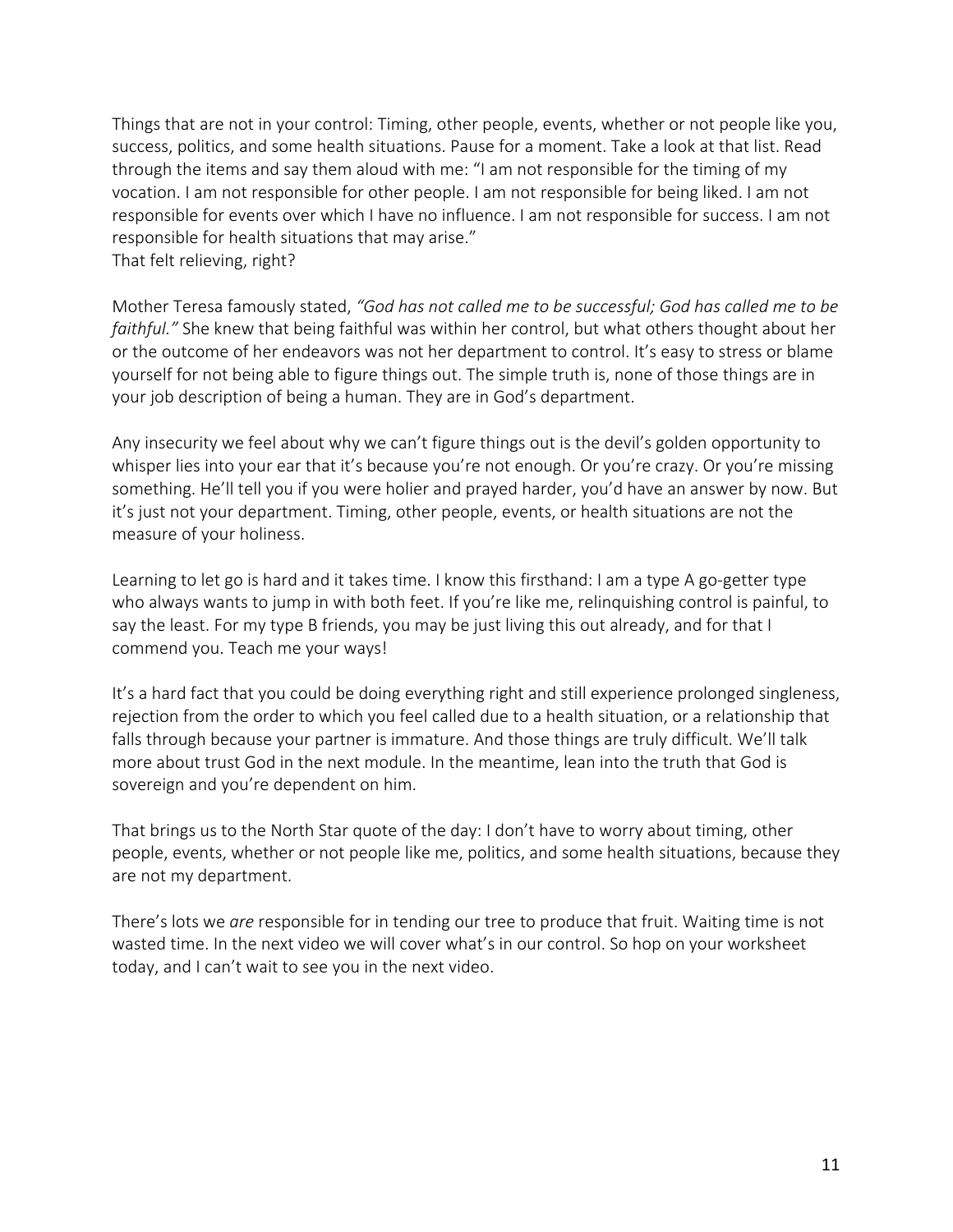

Learning points:

- Your circle of control
- How to expand your control
- Set a realistic, achievable action goal for the Course

Remember I told you in the last video that I love control? I love knowing the plan. There is such security in knowing what's going to happen next. If you're like me and the last video where I told you to wait and trust stressed you out, allow me to help you feel very secure by telling you how the rest of this video will go. We're talking about what *is* in your control, and we're going to set a realistic, achievable goal for the rest of the course.

#### *What's in My Department?*

Let's take a look at the final component of the Navigation Model. You'll see the circle of control. Take a look at the things that are in your control: Prayer life, habits, researching, taking responsibility, striving for self-knowledge, and forgiving. Stop for a moment and take those in. Say with me, "My prayer life is in my control. My habits are in my control. Researching and gathering information are in my control. Taking responsibility is in my control. Striving for selfknowledge is in my control. Forgiveness is in my control.

Paragraph 1700 in the Catechism of the Catholic Church names divine Beatitude as our primary vocation and calling. It then goes on to say: *"It is essential to a human being freely to direct himself to this fulfillment. By his deliberate actions the human person does, or does not, conform to the good promised by God and attested by moral conscience. Human beings make their own contribution to their interior growth; they make their whole sentient and spiritual lives into means of this growth."*

Every single moment and day is an opportunity to direct ourselves, through our own efforts, to conform ourselves to God's will. We are responsible for contributing to our own interior growth. God himself will do the growing, but we put in the time and effort. God is waiting to bless your striving and to expand your control as you exercise the power you already have.

### *Expanding Your Control*

In *The 7 Habits of Highly Effective People*, one of the greatest books of all time in my opinion, author Steven Covey writes about your "circle of influence," which basically equates with the circle of control in our Navigation Model here. When you move in your circle of influence and focus your energy on what you can do rather than what you can't do, you actually *expand* your circle of influence outward.

Here's an example: Striving for self-knowledge is in your control, so you read the Bible and you invest yourself fully in this course. You expand your understanding - you begin to comprehend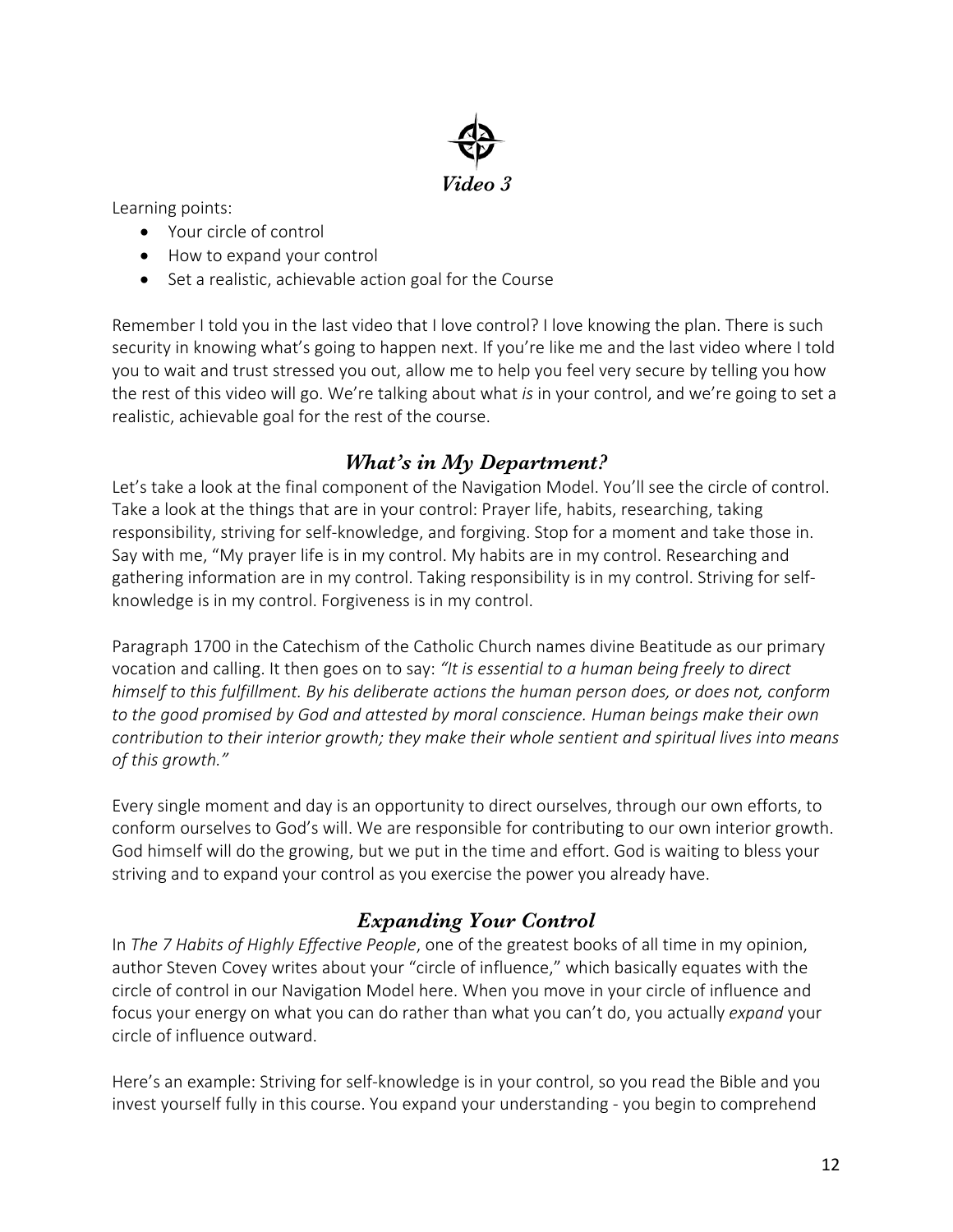that Eternal aspect of yourself- aka the kind of tree you are. Then, when you have to make a Temporal decision, it's easier and takes less time because you've already invested in that socalled "background work."

Here's another example: Your prayer life is in your control. So, you spend thirty minutes every day meditating for a few months. In that time, you learn to hear God's voice and situate your priorities in light of your heavenly calling. Then your next major life choice you're more easily able to discern his spirit and voice because you already know what that sounds like. Throughout the rest of this course we will focus on moving in our circles of control, knowing that they will expand as we do.

### *Goal-Setting for the Course*

As I began writing this course, I wanted to make it an effective program that gets results people can see. However, (need I say it again?) God's timing is not in my control. It's not in my power to guarantee that the necessary factors about your decision will all align before the end of the course. I can't hurry up your future spouse to meet you or guarantee that you'll find your dream job. However, I can promise that you will make significant steps toward it by doing the things that are in your control.

So, let's get down to business. You're going to use today's worksheet to set a goal. It'll be a *realistic, achievable, specific* goal that falls in your circle of control.

- 1. First, answer in writing the question to: *WHAT AM I SEEKING?* (vocation, relationship, job, discernment of other life choice) That answer may or may not fall within your circle of control if it requires outside cooperation from other people or factors out of your control.
- 2. Second, set yourself two options of action that you will take at the end of this course. Make both of them something that's within your circle of control, whether or not you have the answer to your bigger question yet. Phrase your resolution, "at the end of this course I will do either A or B."

For example, perhaps you're trying to decide whether to apply to enter the seminary or to take a job, and you have a deadline coming up to accept the job. Your action plan is, "When this course is over I will either apply to enter the seminary or I will accept the new job offer." Those are both in your control, so they are good goals to choose. Don't set a resolution you can't achieve. The purpose of making an action goal is to take action within your current circle of control.

3. Third, ask yourself, "what actions can I take, that fall in my circle of control, to move me closer to either A or B?" Look at the actions available within your circle of control. Choose *SPECIFIC, ACHIEVABLE* actions. If the goal is the destination, then this is the step where you chart your course to get there.

> Using the example of taking a job offer vs. applying for seminary, you may realize as you write them down that you haven't had a meeting with your spiritual director in a while. "Meet with my spiritual director before the course is over" is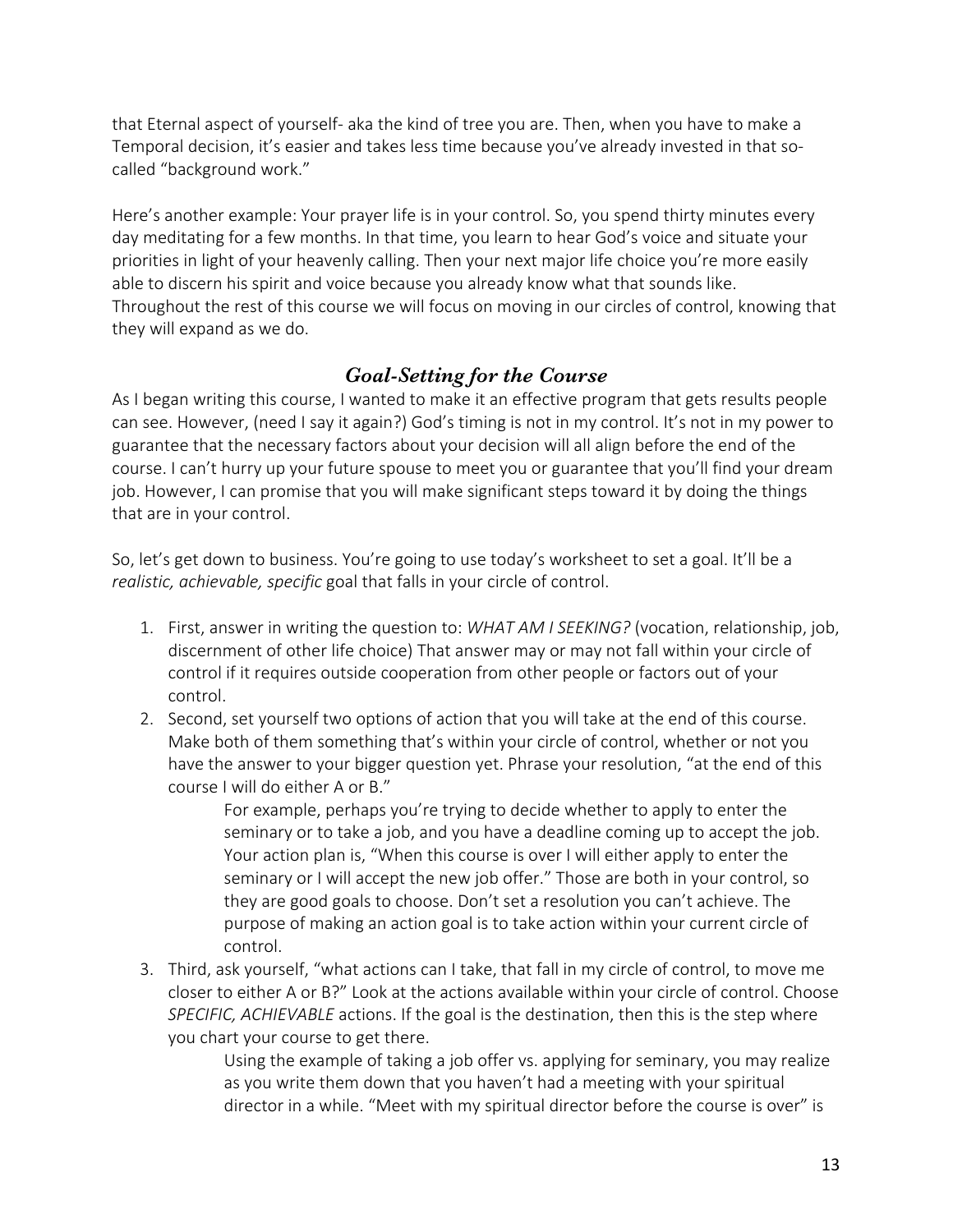one of the courses of action you'll take. Perhaps you've visited the seminary once but you feel you need another visit. "Schedule and visit the seminary" is another course of action. Perhaps you'd like to talk with employees in the company where you have the job offer. "Discuss the workplace with three employees before the course is over" is a course of action you will take. Those examples are all things in your control.

Decide as you write them down when you will carry out these actions- you're much more likely to actually do it if you have it written down on your schedule!

Hopefully tons of ideas for action goals are flooding into your brain, but if not, here are some ideas to get the ball rolling. Before the end of this course, you could:

- Research and visit three religious orders
- Talk to your local vocation director and visit a seminary
- Find a spiritual director and have a first meeting with him or her
- Set up an online dating profile
- Set up a date with a therapist to heal past trauma
- Spend twenty minutes reading two chapters of the Bible and meditating on them each day
- Pray the Liturgy of the Hours each day
- "Interview" three close friends who can help you discover and recognize your unique talents
- Ask smart people you know for the best books and resources they know of for your decision situation, and then go check out those books from the library or buy them. And read them.
- Limit yourself to one hour a day on your phone

Notice how specific these goals are. Don't drown in generalities! Getting very specific will help you achieve them.

### *A Loving Kick in the Pants*

When I interviewed him on the Called and Caffeinated Podcast, Fr. Mike Schmitz said "action purifies desire," and I could not love that statement more! This action piece is so important to discerning well. As you pray, move your feet. Get moving on the "informed" part of "making an informed decision." Much as I'd love for my discernment to consist purely of lighting a candle, putting on Gregorian chant and hearing the God voice in my head telling me the plan, it doesn't work that way. It's key that you take responsibility on this.

It's never convenient or easy to take action. Booking a plane ticket costs money. Dating someone costs time and money. There's risk you'll lose what you invest. But remember that God will bring good out of it. That leads to your North Star Quote for the day: Taking action gives you evidence that will prove the right decision. Knowledge brings confidence and peace, so don't skip this step!

### *Review*